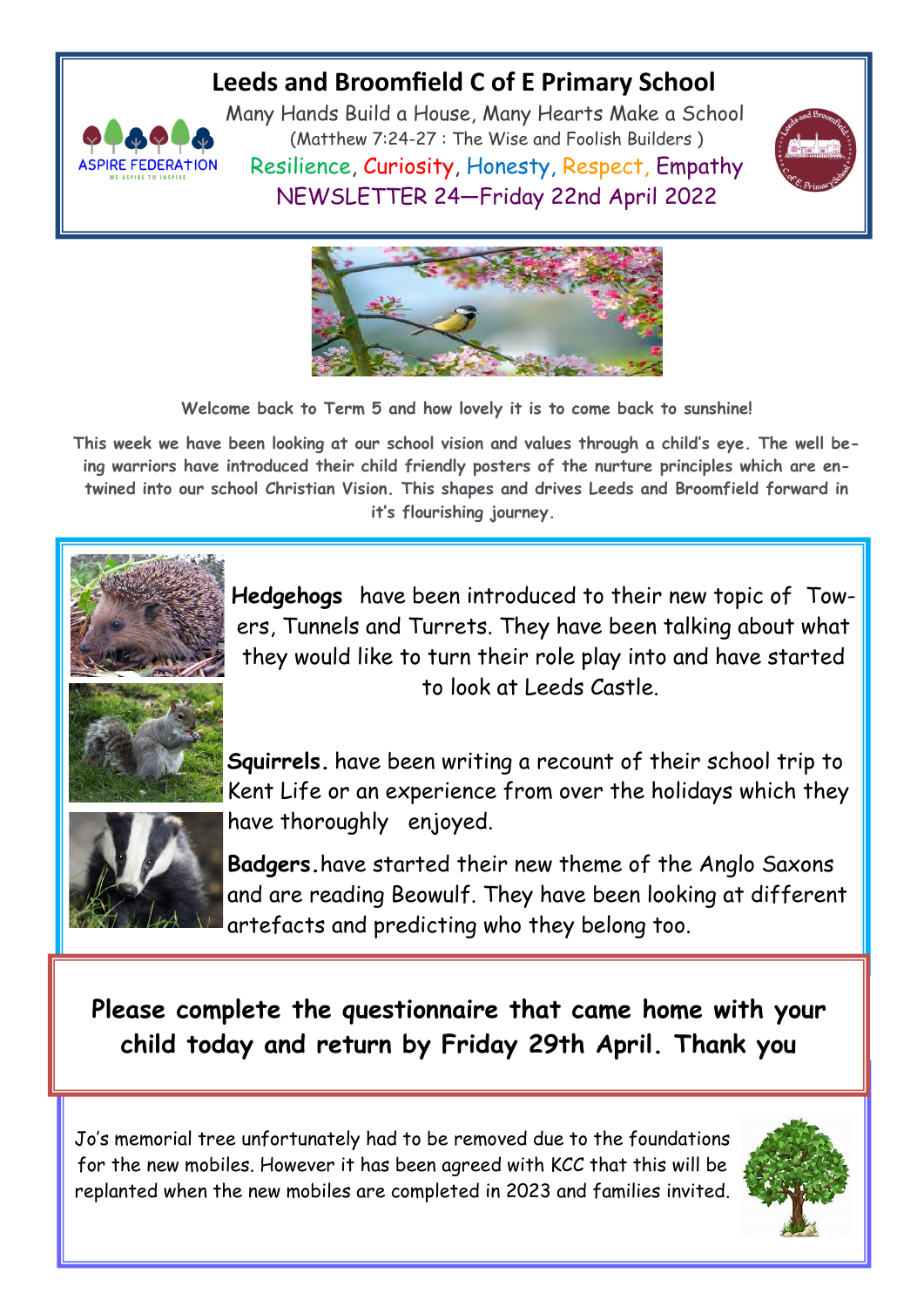## **PROUD awards**

After speaking to pupils and staff we wanted to build children's self esteem and confidence in themselves. Each pupil needs to work to get a badge for each letter of the word PROUD.

- P Pleasure in work
- R Respect in work
- O Organised in work
- U Unique in work
- D Distinction

**imaGiNe Relieve AChieVe** 

Each class has a different colour badge to collect. The children can put these on their bags or on their school jumpers.

**This week's PROUD winners are: Alfie M– Nehemiah– Darcie & Lillie-Anne… A very well done!** 



## **Vision**

**At Leeds & Broomfield we build strong foundations for all; to learn, flourish and fill their hearts with God's love. Everyone is important, valued and needed to make L&B grow. We give a quality all round nurturing education which develops the whole child; If the rain came we would not fall. "As many hands build a house, so many hearts make a school."**

**(Matthew Ch 7 24-27)**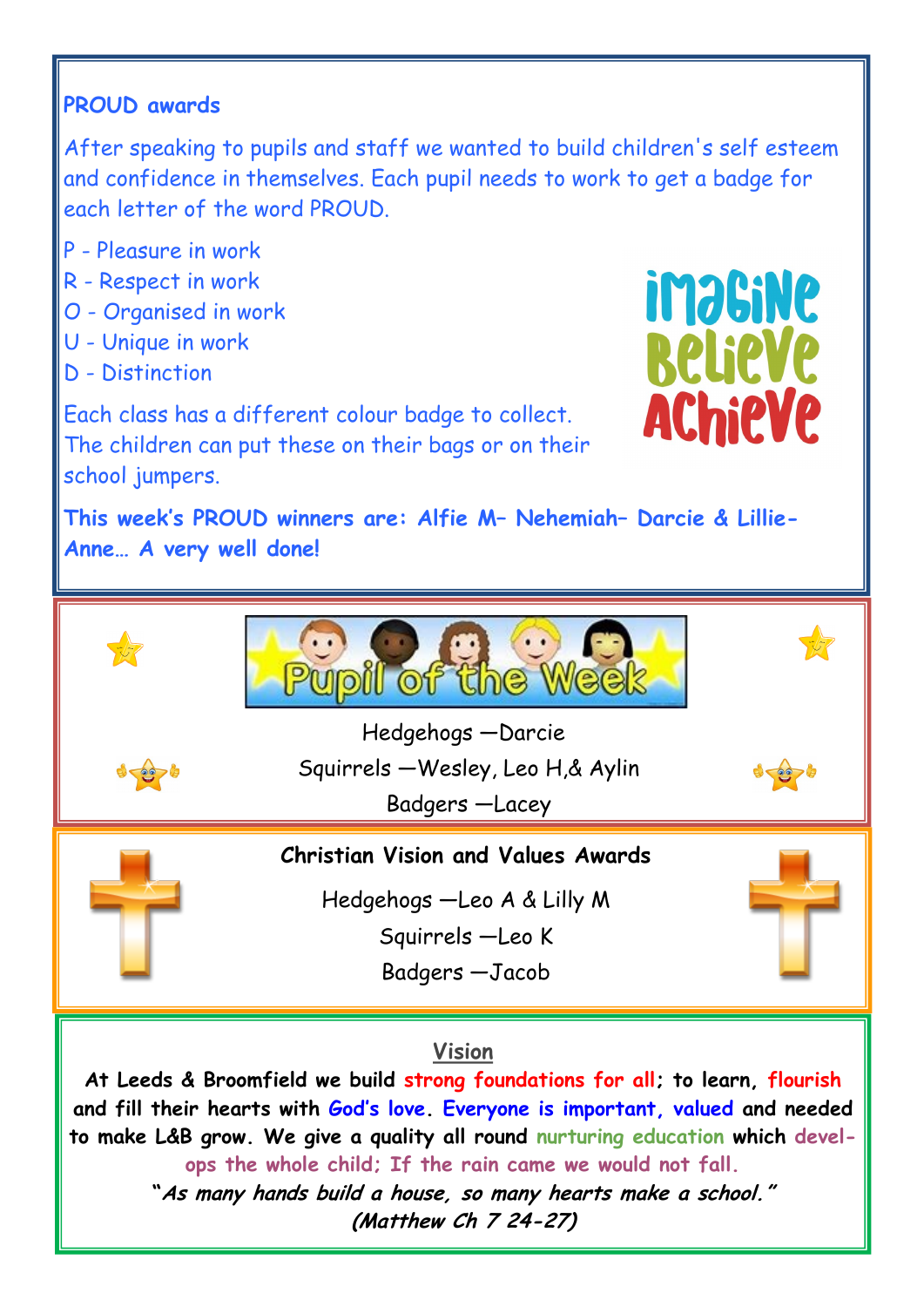

[https://beinternetawesome.withgoogle.com/en\\_uk/](https://beinternetawesome.withgoogle.com/en_uk/)

Online Safety - Please continue to talk to your children about the games and apps they are using online. Please keep that open conversation with your children.



We hope that you have been finding our Parent/Carer Wellbeing Newsletter useful. A reminder that if you need any wellbeing advice, guidance or support, please email [wellbeing@aspire-kent.org.uk](mailto:wellbeing@aspire-kent.org.uk)

Many different assessments will be taking place during May. Please can I ask that all children attend school everyday unless they are too poorly to be at school. No school time holidays will be authorised this is the Kent County Council policy.